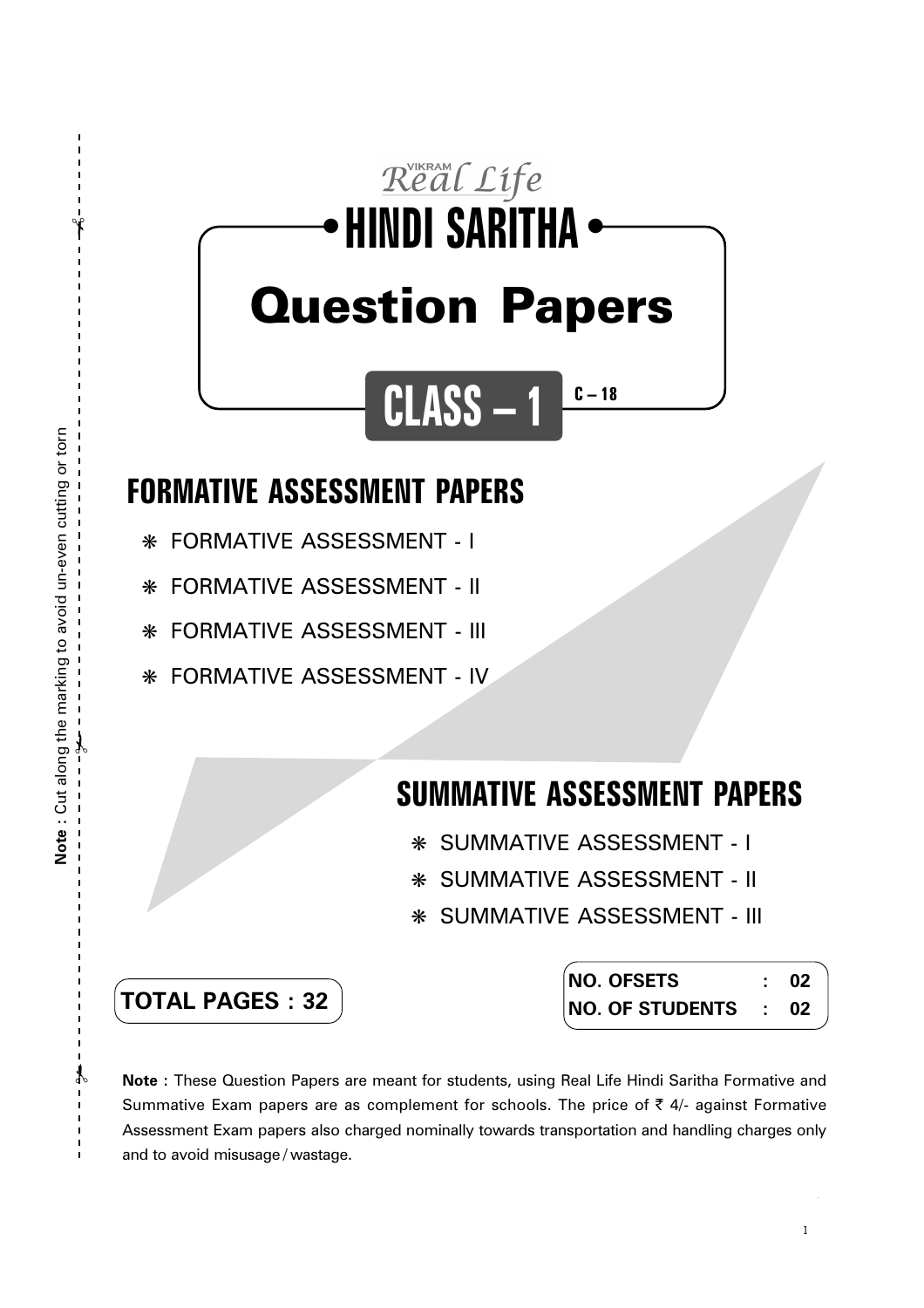| <b>LESSON PLAN</b> |                    |                                     |  |
|--------------------|--------------------|-------------------------------------|--|
| <b>CLASS: 1</b>    |                    |                                     |  |
|                    |                    | <b>Real Life Hindi Saritha</b>      |  |
|                    | <b>Months</b>      | <b>Lessons</b>                      |  |
| $FA - I$           | $June - July$      | पाठ: 1 से 2 तक                      |  |
| $FA - II$          | August             | $\Pi$                               |  |
| $SA - I$           | September          | पाठ : 1 से 3 तक                     |  |
| $FA - III$         | October – November | पाठ: $4($ ए - ण)                    |  |
| $SA - II$          | December           | पाठ: 1 - 4 $($ ए - ण)               |  |
| $FA - IV$          | January - February | पाठ: 4 $(\pi - \overline{\pi}) - 5$ |  |
|                    | March              | Revision                            |  |
| $SA - III$         | April              | पाठ : 1 से 6 तक                     |  |
|                    |                    |                                     |  |
|                    |                    |                                     |  |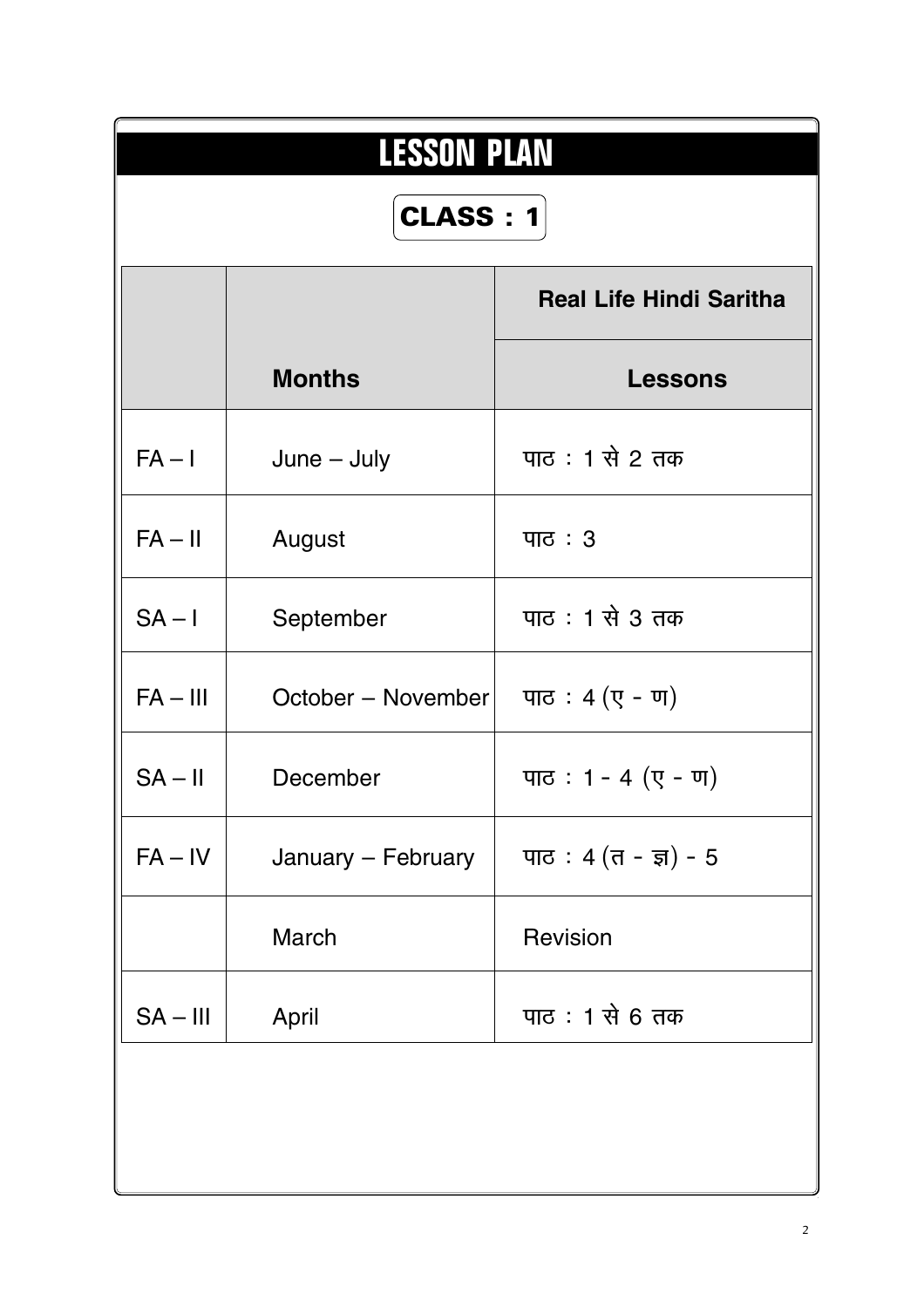| $C - 18$                                                                                                                                                                                                                                                                                                                                             | <b>FORMATIVE ASSESSMENT-I</b>                                     |                  |                                     |                     |
|------------------------------------------------------------------------------------------------------------------------------------------------------------------------------------------------------------------------------------------------------------------------------------------------------------------------------------------------------|-------------------------------------------------------------------|------------------|-------------------------------------|---------------------|
| Real Life<br><b>Real Life</b><br>Text Book - 1                                                                                                                                                                                                                                                                                                       | Hindi Saritha<br>Class: 1<br><b>Syllabus</b><br>पाठ : (1 से 2 तक) |                  | <b>MARKS</b><br><b>School Stamp</b> | <b>Time: 1 Hour</b> |
|                                                                                                                                                                                                                                                                                                                                                      | I. Rearrange the letters to form the correct words.               |                  |                                     | $(5 \times 1 = 5)$  |
| 1. $\overline{u}$ = $\overline{u}$ = $\overline{u}$ = $\overline{u}$ = $\overline{u}$ = $\overline{u}$ = $\overline{u}$ = $\overline{u}$ = $\overline{u}$ = $\overline{u}$ = $\overline{u}$ = $\overline{u}$ = $\overline{u}$ = $\overline{u}$ = $\overline{u}$ = $\overline{u}$ = $\overline{u}$ = $\overline{u}$ = $\overline{u}$ = $\overline{u}$ |                                                                   | 4. लूआ           |                                     |                     |
| 2. उरद                                                                                                                                                                                                                                                                                                                                               |                                                                   | 5. नारअ          |                                     |                     |
| 3. खलऊ                                                                                                                                                                                                                                                                                                                                               |                                                                   |                  |                                     |                     |
|                                                                                                                                                                                                                                                                                                                                                      | II. Write English meanings for following words.                   |                  |                                     | $(5 \times 1 = 5)$  |
|                                                                                                                                                                                                                                                                                                                                                      | 1. इलायची =                                                       |                  |                                     |                     |
|                                                                                                                                                                                                                                                                                                                                                      |                                                                   |                  |                                     |                     |
|                                                                                                                                                                                                                                                                                                                                                      | 3. अमरुद =                                                        |                  |                                     |                     |
| 4. ऋषभ<br>$=$                                                                                                                                                                                                                                                                                                                                        |                                                                   |                  |                                     |                     |
| 5. उटज<br>$=$                                                                                                                                                                                                                                                                                                                                        |                                                                   |                  |                                     |                     |
|                                                                                                                                                                                                                                                                                                                                                      | III. Write the missing letter for the following words.            |                  |                                     | $(5 \times 1 = 5)$  |
| 1. आ ______ मी                                                                                                                                                                                                                                                                                                                                       |                                                                   |                  |                                     |                     |
| 2. ऊद <u>______</u> ती                                                                                                                                                                                                                                                                                                                               |                                                                   |                  |                                     |                     |
|                                                                                                                                                                                                                                                                                                                                                      |                                                                   |                  |                                     |                     |
| 4.77                                                                                                                                                                                                                                                                                                                                                 |                                                                   |                  |                                     |                     |
| 5. इ $\frac{1}{2}$ ली                                                                                                                                                                                                                                                                                                                                |                                                                   |                  |                                     |                     |
| I RL Text Book - FA - I                                                                                                                                                                                                                                                                                                                              |                                                                   | $\left(1\right)$ |                                     | Hindi Saritha       |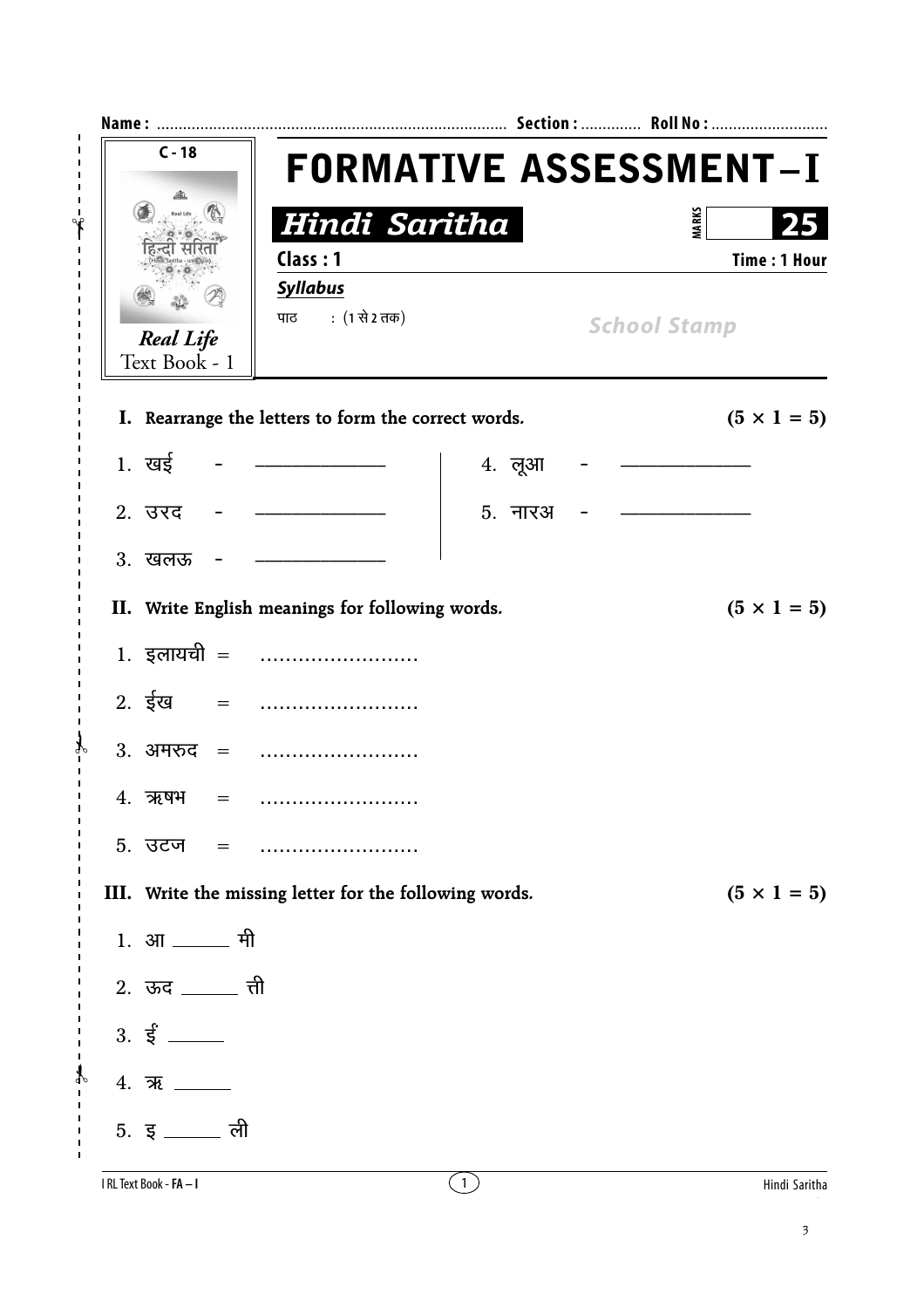IV. Fill in the blanks with suitable letters.

ई इ 31  $\overline{B}$ औ ओ अः  $\overline{\mathbf{y}}$  $\overline{\mathbf{u}}$ ङ क  $\overline{\omega}$ झ ढ  $\overline{\mathtt{c}}$  $\overline{u}$  $\overline{D}$ द ध म $\overline{a}$  $\Psi$ ब र ल श ष  $\overline{\xi}$ क्ष ज्ञ

\*\*\*

ক্ত $\overline{\mathcal{R}}$ 

 $\overline{4}$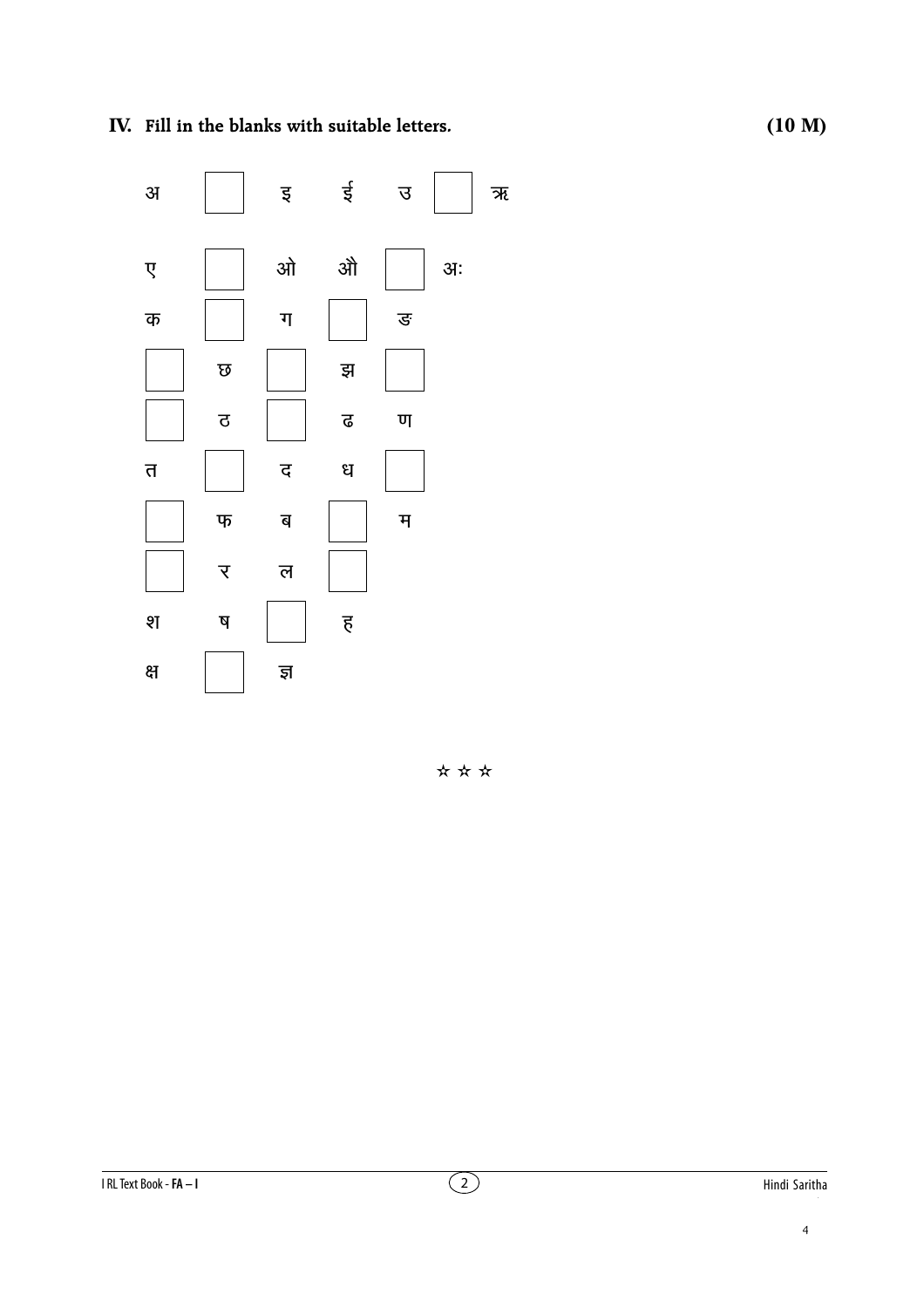

**I.** Write the following as given in the example.  $(5 \times 1 = 5)$ 

| दस | दो | आठ | चार | ত: | पाँच |
|----|----|----|-----|----|------|
| 10 |    |    |     |    |      |

**II.** Count and write the number of given pictures.  $(5 \times 1 = 5)$ 

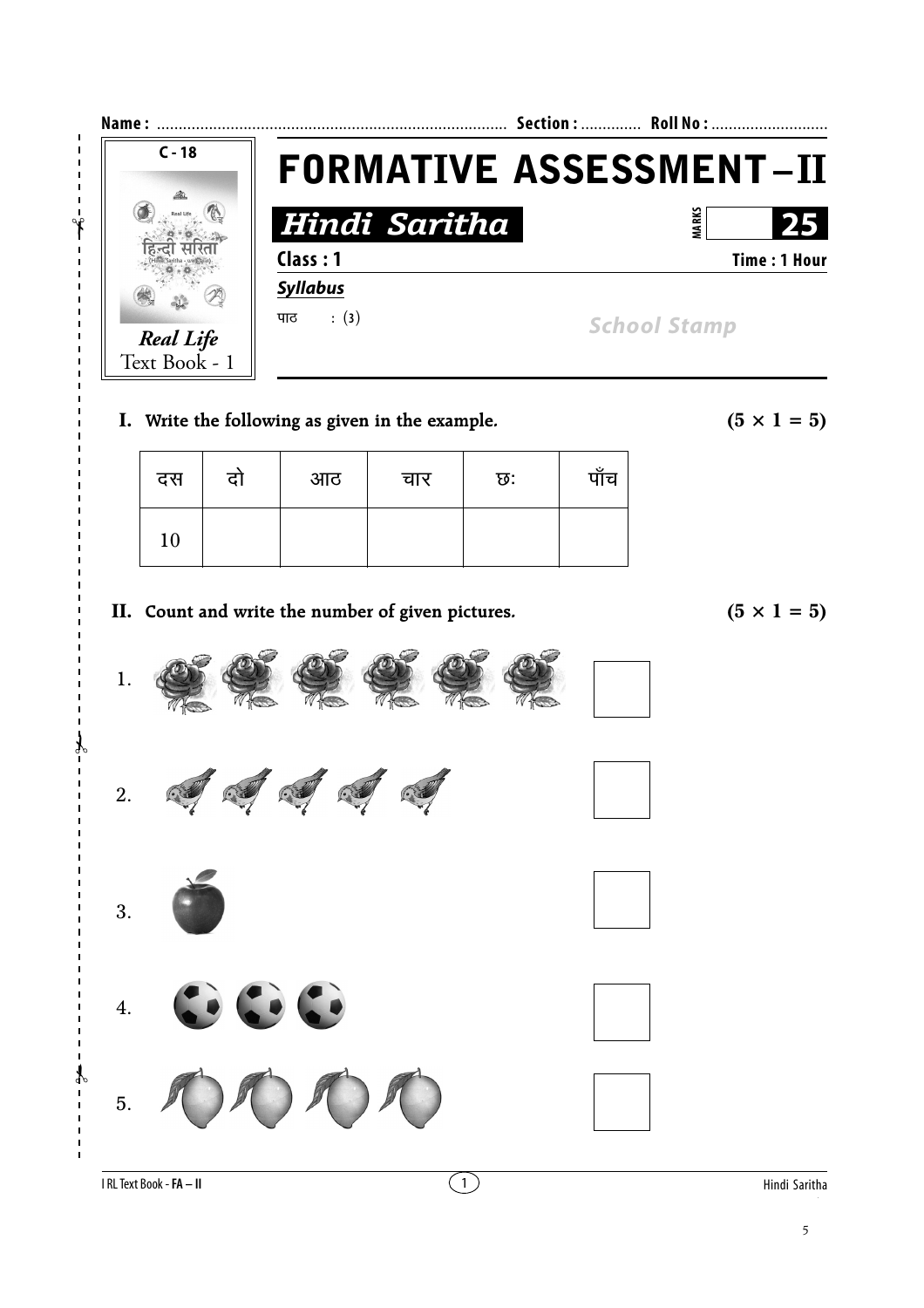**III.** Match the following.  $(5 \times 1 = 5)$ 

- 1.   $\sqrt{3}$
- $2. \t{5}: 7$
- $3.$ नौ  $\sim$  6
- $4.$  तीन  $8$
- .<br>5. आठ ठ <u>।</u>

#### **IV.** Write the English names for the following.  $(10 \times 1 = 10)$



✫ ✫ ✫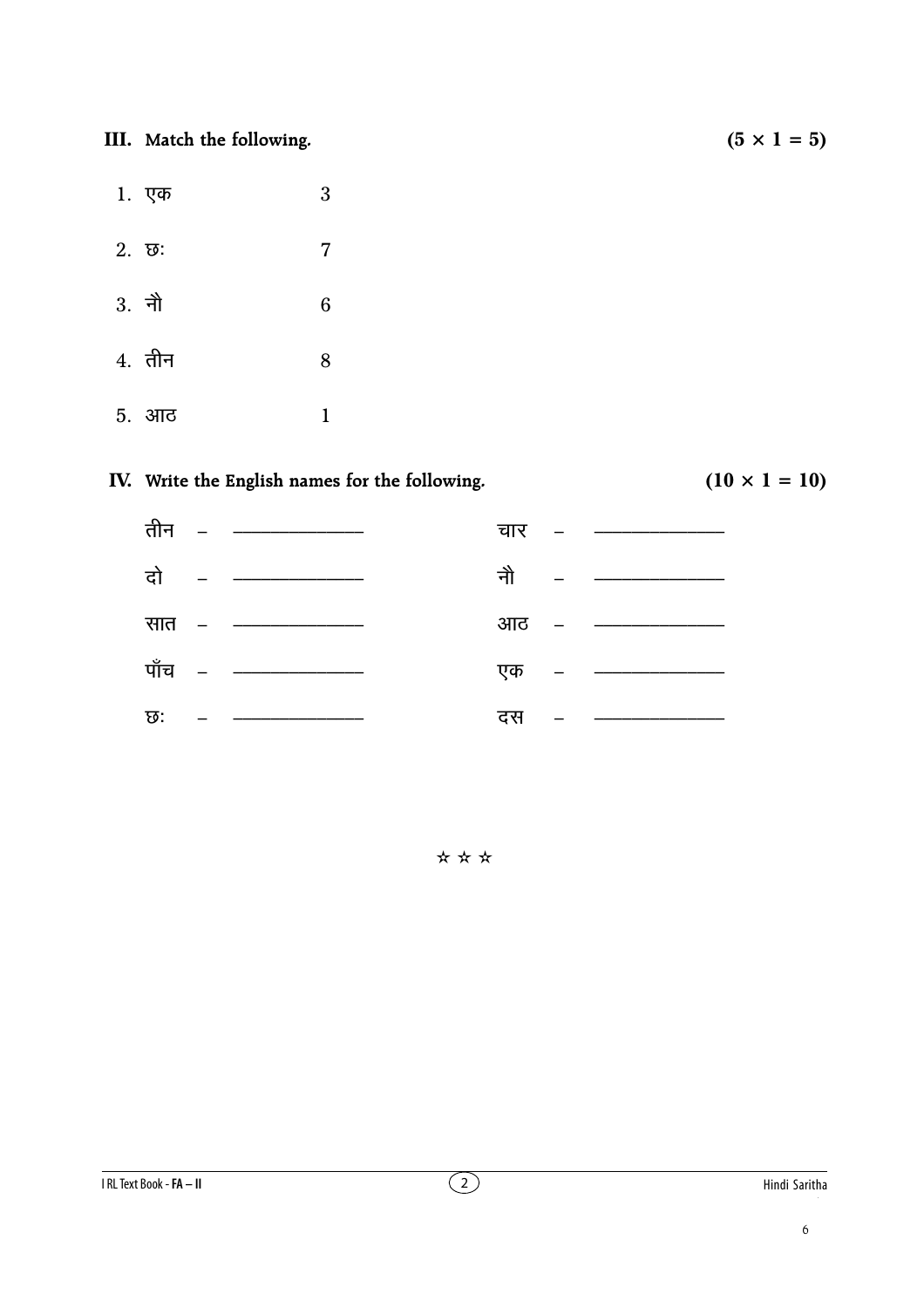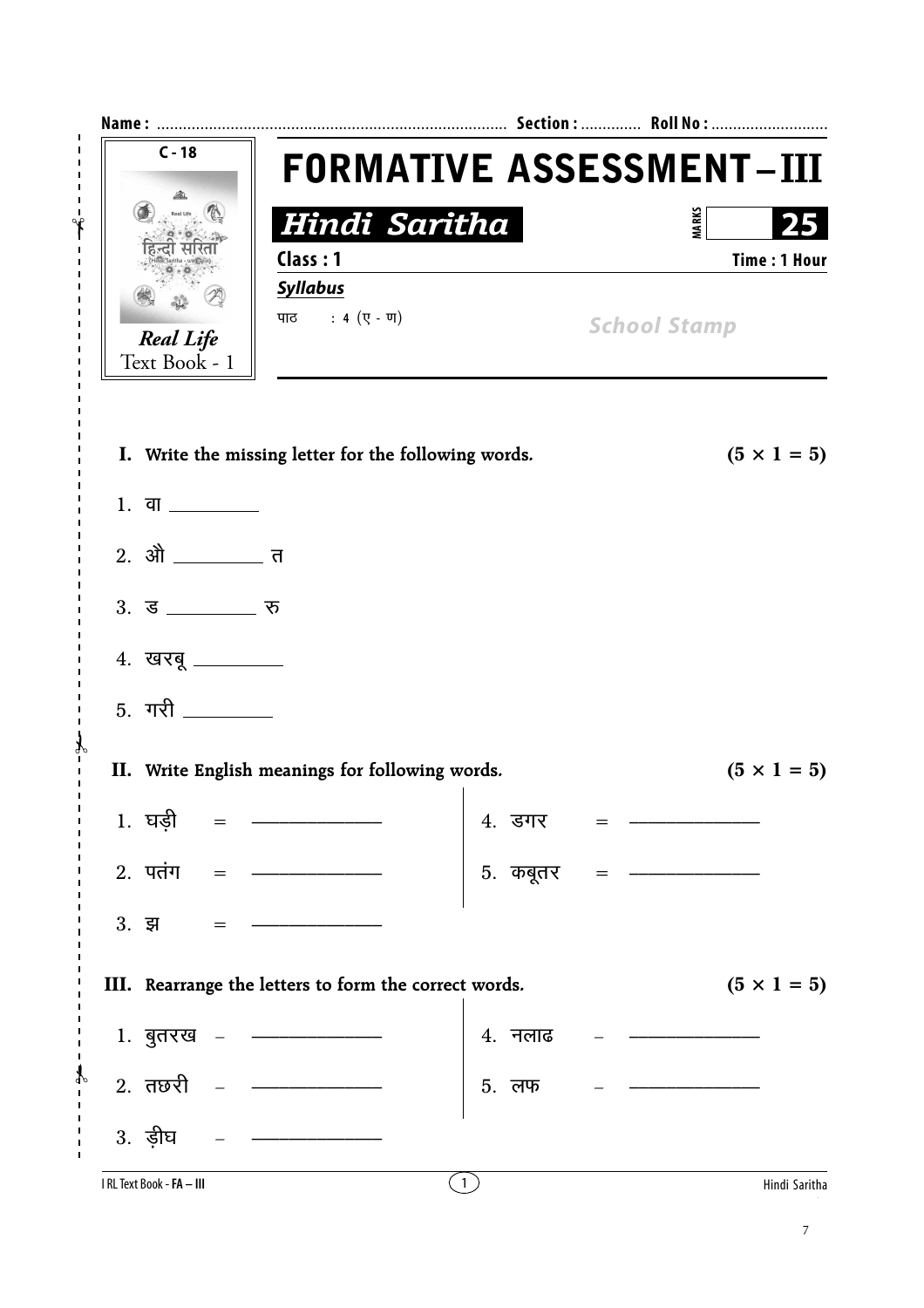### IV. Write the names of the following pictures in Hindi.











|  |  |  | V. Match the following. |  |
|--|--|--|-------------------------|--|
|--|--|--|-------------------------|--|

- 1. ढक्कन
- 2. इंडा b) Stream
- 3. झरना c) Rabbit
- 4. खरगोश d) Flag
- $5.$  टमाटर e) Lid

 $(5 \times 1 = 5)$ 

\*\*\*

a) Tomato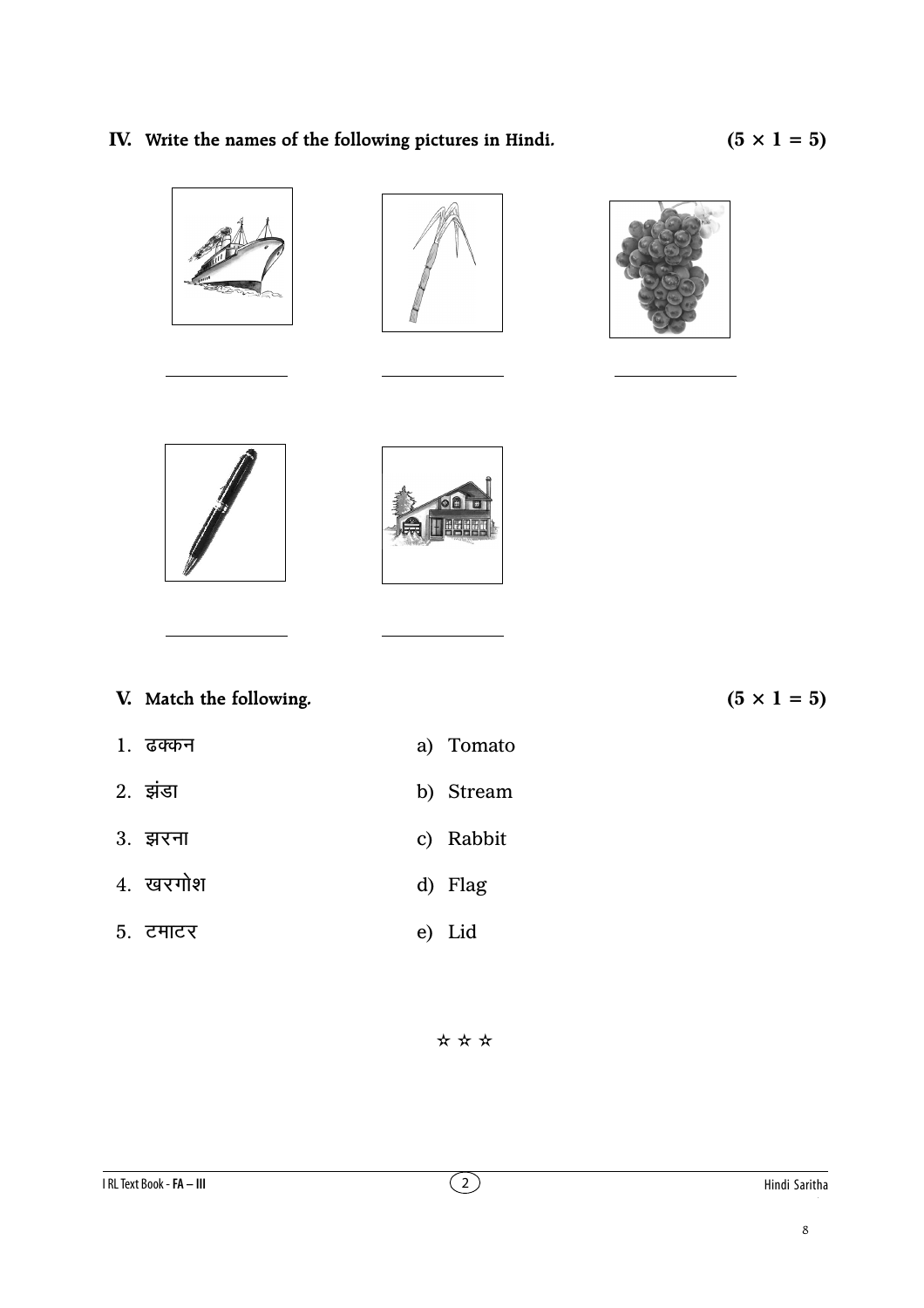